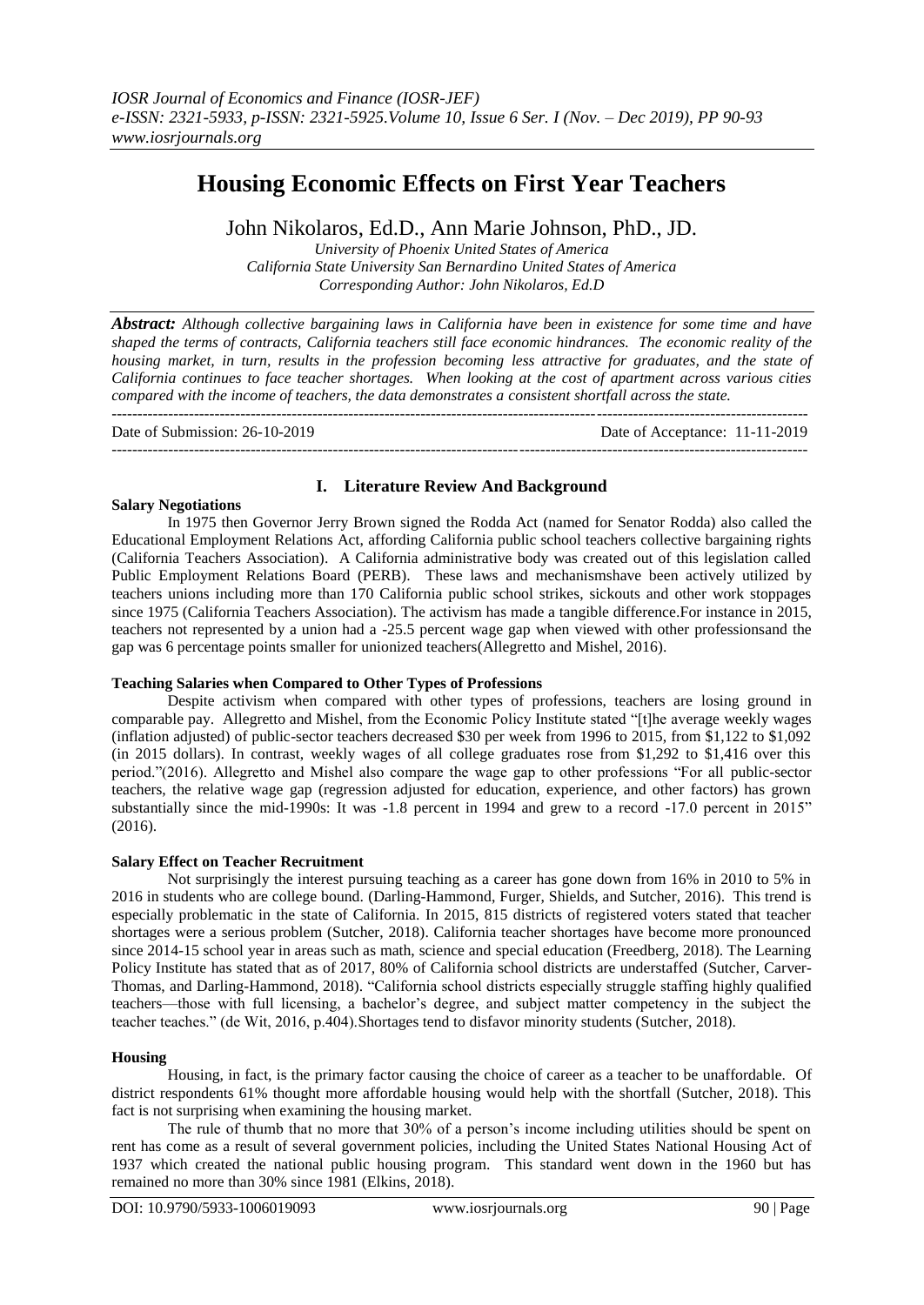The variability of housing in relation to income becomes apparent when viewed with other states. According to the Bureau of Labor Statistics California teachers California (median \$69,990) ranks among the following five states with the highest median salaries for elementary school teachers: Massachusetts (\$69,890), Connecticut (\$70,820), Alaska (\$71,460), and New York (\$74,830) (U.S. Department of Labor, 2017). However, given the differentiation of living situations in California the picture becomes more complicated. Median rent for a one bedroom in Alaska runs approximately \$1200 (Falsey, 2017). Median rent in Connecticut was \$1115 in 2016 (Department of numbers, 2017). Massachusetts median rent was \$1,179 in 2016 but it should be noted that Boston is also rents as high as \$2,270 (Acitelli, 2018). The one state that may be comparable with variability of rent is New York, where average rent is \$1,281(Department of numbers, New York 2017). However, in parts of New York City, rent can range from \$2000 to \$4000 a month(Hoffower, and Gal, 2018).

# **Federal Housing Programs**

Although some federal programs exist accommodation to counter the problem of housing affordability for teachers, the scale of the problems is still large as the number of teachers in California is 313,989 as of 2016- 2017 (California Department of Education, 2018). Moreover, the salaries can seem federally disproportionally high as Californian costs of living is so different from the average. For example De Wit points out although the federal government provides HOME Investment Partnership Program, California teachers cannot benefit from the program due to the size of their salaries (2016).

## **II. Research Question**

Here we examine the feasibility of California teachers to obtain housing at a proportionate rate throughout various cities in the state of California.

## **III. Methodology**

In this study we have obtained teachers' salaries from school districts in Northern and Southern California. We researched average rent for one bedroom and affordability.

Quantitative research methods were used in this study. The best format for data analysis was descriptive statistics calculating mean, variance, standard deviation, and matched pairs t-test between means. The purpose of this study is to compare 1<sup>st</sup> year teachers' salaries to a mean of  $(61,025)$ , which is the average for Californian's per person salary. We would like to ascertain if teacher's salary is within (below, at, over) the average Californian salary, including assessing rent and affordability. This will include other fields and industries, an average of all jobs.

| California School District Teacher Salaries for School Year 2017-2018 |                                        |                                    |
|-----------------------------------------------------------------------|----------------------------------------|------------------------------------|
| Name of School District                                               | 1 <sup>st</sup> year Bachelor's Degree | 20 years, Master's plus 45 credits |
| Pomona Unified School District                                        | 46,287                                 | 93.692                             |
| Oakland Unified School District                                       | 46.570                                 | 80.157                             |
| Los Angeles School District                                           | 50.368                                 |                                    |
| <b>Brentwood Union District</b>                                       | 54,205                                 | 91.972                             |
| Long Beach School District                                            | 57.697                                 | 103.374                            |
| Riverside Unified School District                                     | 59.843                                 | 110.063                            |
| San Francisco School District                                         | 60.552                                 | 89.828                             |

## **IV. Results**

Average Rent for One Bedroom/affordability

| Riverside     | 1,267/1396 |
|---------------|------------|
| Pomona        | 1,270/1080 |
| Brentwood     | 1,720/1264 |
| Long Beach    | 1,746/1346 |
| Los Angeles   | 2,017/1175 |
| Oakland       | 2,294/1086 |
| San Francisco | 3,210/1413 |
|               |            |

 $\overline{a}$ 

<sup>1</sup> AB45California School Employee Housing Assistance Grant Program

was vetoed by the governor in January 2018. (California Legislative Information, 2018)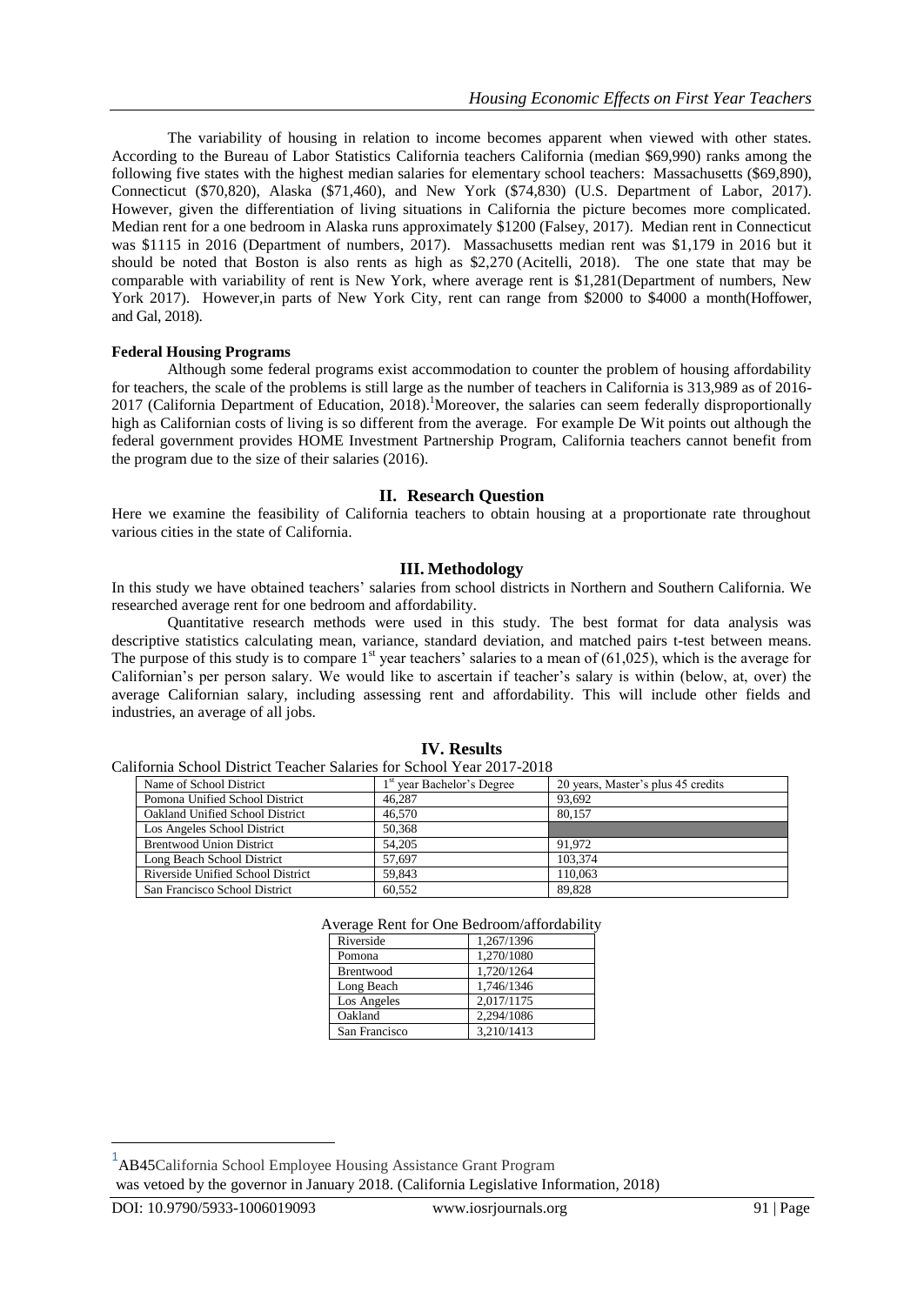Descriptive Statistics

| Mean               | 53,646 |
|--------------------|--------|
| Variance           | 3629   |
| SD                 | 6024   |
| $\mu$ <sup>0</sup> | 61,025 |

| Mean variable 2 | 032    |
|-----------------|--------|
| T-statistic     | 23.194 |
| SD variable 2   | 674.73 |

The mean for teachers' salaries comprised by the sample have concluded that teacher salaries are below the average for California, approximately a SD of 6024, which represents the dispersement of accuracy away from the mean. Riverside and San Francisco School District are close to the mean for California, reflecting only Riverside (1182), and San Francisco (473) below the mean.

Pomona (46,287) and Oakland (46,570) are far below the mean. Oakland School District salaries after 20 years of service (80,157) is 29,907 dollars below Riverside's salary. This represents a high discrepancy in salary because the rent in Oakland  $(2,294)$  is far more substantial than Riverside  $(1,267)$ . The affordability formula has shown that Oakland 1<sup>st</sup> year teachers can only afford 1,086 dollars in monthly rent. If they would like to live in Oakland that is a discrepancy of 1208 dollars a month.

The mean in California for rent for one bedroom is 1,932 dollars. The average affordable average for 1<sup>st</sup> year teachers is 1,251 dollars. This represents 681 dollars below the average rent for one bedrooms. This indicates that 1<sup>st</sup> year teachers will have difficulty affording to rent which may result in ascertaining second jobs. In addition, teachers will have to commute extended distances to work because they may have to find housing farther away from their job sites.

#### **V. Discussion**

Teachers' salaries vary across of California. The data shows that 1<sup>st</sup> year teacher salary is not consistent /comparative to what teacher's need to pay for housing, meaning that  $1<sup>st</sup>$  year teachers can't afford to live means of shelter, as well as the cost of living expenses other than rent are high in California so this furthers the burden. The questions that arise are what can school districts do to pay teachers more, and what possible options can state, and federal entities provide to assist teachers in obtaining higher salaries? Or can economic residuals change to provide better economic living opportunities and costs? Should there be economic infrastructure changes of lowering rent prices so the cost of living can lessen comparative to the increases year to year? This circumstance also begs the question of whether a full time college (often graduate educated) professional in what is agreed to be an important profession should be able to pay for their basic living needs in an area near the community they serve.

## **VI. Conclusion**

California teachers' salaries are far below the formula of what is needed to afford housing. Living in San Francisco is not an option for  $1<sup>st</sup>$  year teachers.  $1<sup>st</sup>$  year teachers will need to acquire roommates to help pay living costs or accompany themselves with a significant other to assist in living costs.

Having two incomes within one household provides a better chance for affording housing. For example, two incomes of 60,552 (first year salary in SF school district) and 61,052 (the mean salary for one person in CA) equals 121,604, which a family household can afford 2,866 in rent. This will in turn allow families with two incomes to live in SF or in the surrounding area. However, what if a person does not have the option to another income, then there is an existing issue that is precipitating over year after year. One must also consider the increases in cost of living compared to the increases the school district provides for teachers.

#### **Works Cited**

- [1]. Acitelli, [T. \(](file:///C:\Users\jnikolaros\Downloads\T)2018, January 3).Boston apartment rents end 2017 slightly up. *Boston Curbed*. Retrieved fro[mhttps://boston.curbed.com/2018/1/3/16841904/boston-apartment-rents-2017](https://boston.curbed.com/2018/1/3/16841904/boston-apartment-rents-2017)
- [2]. [Allegretto,](https://www.epi.org/people/sylvia-a-allegretto/) S. & [Mishel,](https://www.epi.org/people/lawrence-mishel/) L. (2016, August 9). Teachers' pay continues to fall further behind pay of comparable workers. *Economic Policy Institute.*Retrieved fro[mhttps://www.epi.org/publication/the-teacher-pay-gap-is-wider-than-ever-teachers-pay-continues-to](https://www.epi.org/publication/the-teacher-pay-gap-is-wider-than-ever-teachers-pay-continues-to-fall-further-behind-pay-of-comparable-workers/)[fall-further-behind-pay-of-comparable-workers/](https://www.epi.org/publication/the-teacher-pay-gap-is-wider-than-ever-teachers-pay-continues-to-fall-further-behind-pay-of-comparable-workers/)
- [3]. California Department of Education. (2018).*Fingertip facts on education in California-CalEd Facts.* Retrieved from [https://www.cde.ca.gov.](https://www.cde.ca.gov/)
- [4]. California Legislative Information. (2018). *Bill History AB-45 California School Employee Housing Assistance Grant Program*.Retrieved fro[m https://leginfo.legislature.ca.gov/faces/billHistoryClient.xhtml?bill\\_id=201720180AB45](https://leginfo.legislature.ca.gov/faces/billHistoryClient.xhtml?bill_id=201720180AB45)
- [5]. California Teachers Association, Issues and Action, Collective Bargaining. Retrieved from [https://www.cta.org/en/Issues-and-](https://www.cta.org/en/Issues-and-Action/Collective-Bargaining.aspx)[Action/Collective-Bargaining.aspx](https://www.cta.org/en/Issues-and-Action/Collective-Bargaining.aspx)